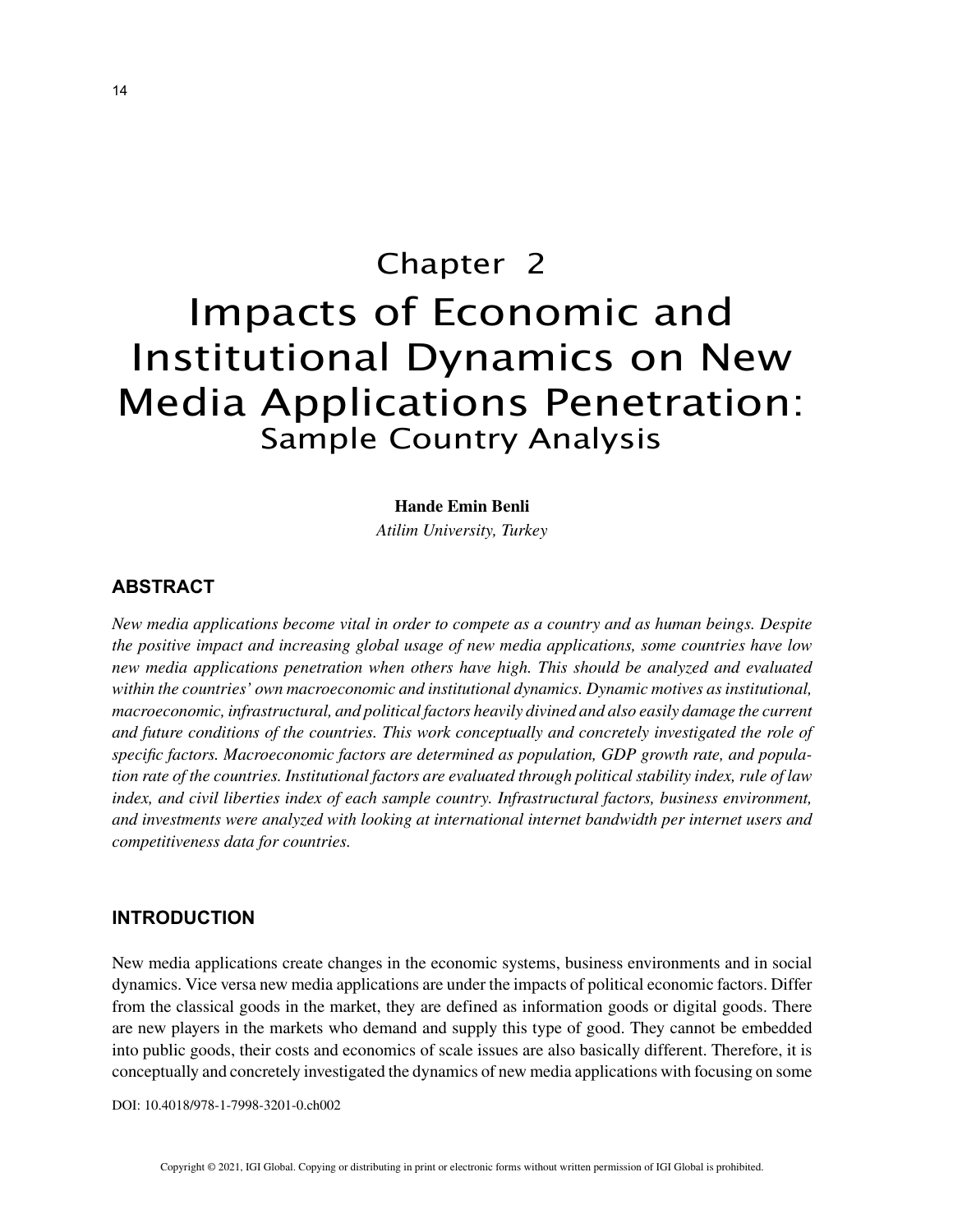#### *Impacts of Economic and Institutional Dynamics on New Media Applications Penetration*

specific macroeconomic and institutional factors and also with focusing on low and high penetrated country samples.

This study points out new media applications such as Facebook, Twitter, YouTube, Instagram and Tumbler on a global scale. Author takes the countries which have lowest and highest penetration rates in accordance with social media penetration data for January 2019. While Ghana (19%), Kenya (16%) and Nigeria (12%) have lowest penetration, United Arab Emirates (UA.E.) (%99), South Korea (85%) and Malaysia (78%) are ranked highest penetration countries.

This paper uses sample countries' GDP growth ratios, unemployment rates and population data for macroeconomic discussion. Furthermore, author analyzes the Political Stability Index, Rule of Law Index and Civil Liberties Index scores so as to display the institutional efficiency over high penetration scores via new media applications. Infrastructural convenience evaluated through International Internet Bandwidth per Internet Users and Competitiveness degree in the sample countries.

Although there are extensive studies on new media applications, author identifies some gaps in the literature. Analysis of this paper is based on the country specific macroeconomic and institutional dynamics. Thus, the objective of this study is to fill the gap with rich and detailed political economic analysis for selected countries. Author embrace a holistic perspective in order to understand the economic and social effects of new media applications. In this context, author reveals the reasons behind the inequality of accessing to new media applications. Selected sample countries are also compared with using related data and literature review.

This paper organized as follows. Part II describes the new media applications as economic goods. Part III discusses political and economic background of new media applications. Part IV analyzes and compares selected countries by using dynamic factors. Part V wraps up with recommendations and concluding remarks.

## **NEW MEDIA APPLICATIONS: GOOD IN THE ECONOMY**

Describing the character of new media applications as different economic goods is key for understanding the role of them in the economic and social lives. It is also important to find out the answer to the essential question: "Why do penetration rates of new media applications are less in some countries but more in others?". If we understand the characteristics of classical economic goods, information goods and digital goods, it becomes easier to describe new media applications and its different character as economic goods in terms of their price, costs structure, barriers and externalities.

Fundamentals of economics start with the economic problem which is scarcity and choice. They originate from the economic systems that help to transform existing resources to goods and services in order to satisfy the needs and wants. The types of the resources that are used for transformation help to categorize the goods in the economy. But before explaining the categories of the goods, it should need to know that goods that have value, traded in the national/international/global markets and that have scarcity risks are economic goods<sup>1</sup>. In the literature of economics, consumers' goods and producers' goods are two main groups that can be called as classical goods. Consumers' goods are the final goods that satisfy the needs and wants of the consumers directly. So they can be called as final goods in the economy. Producers' goods are those used for the act of production. These type of goods are also called capital goods and semi-final goods.<sup>2</sup>